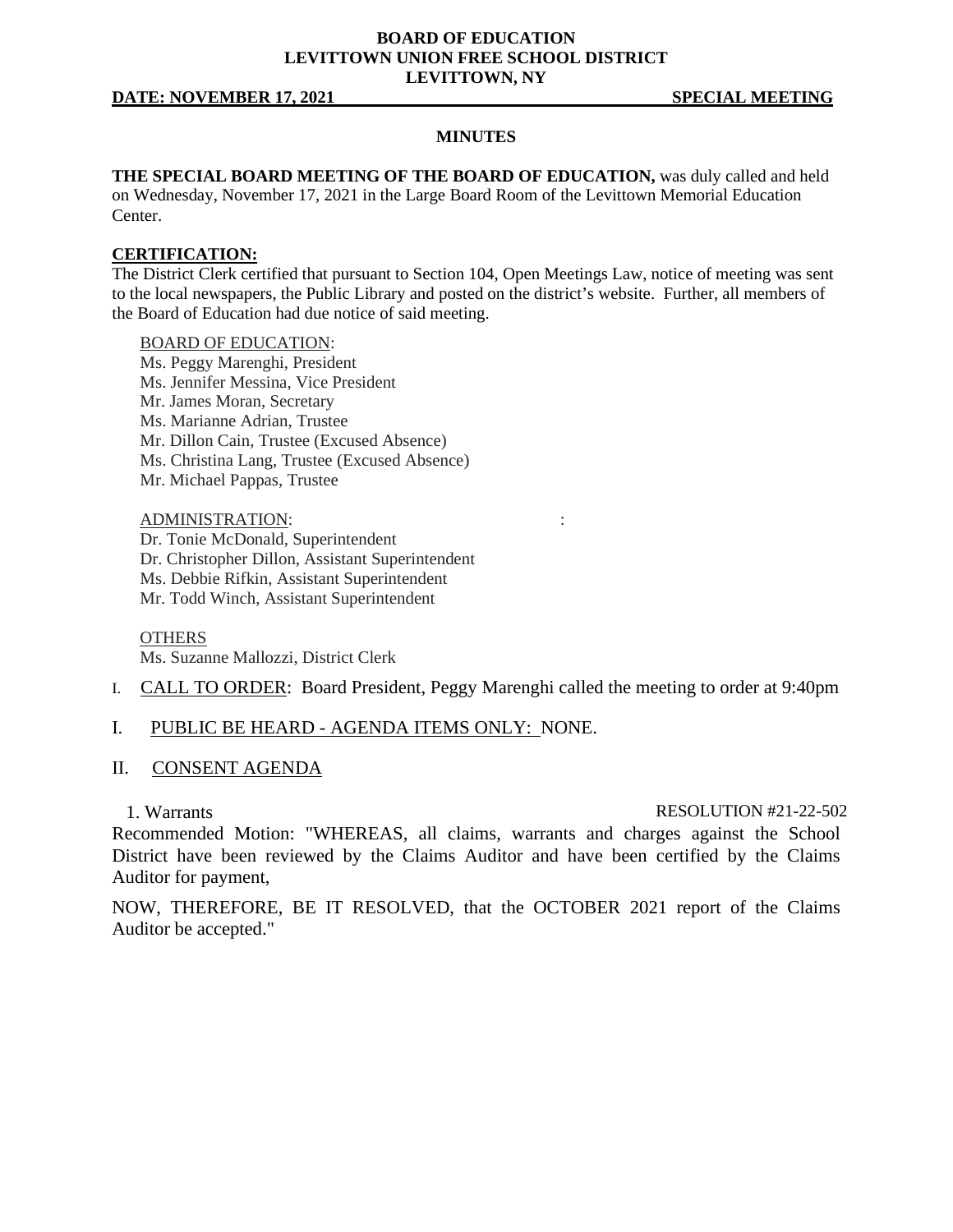| $[5-0]$ |  |  |
|---------|--|--|

| REJULI.          | <b>NUTREA CARRILD SUIT</b>               |
|------------------|------------------------------------------|
| <b>MOVER:</b>    | Marianne Adrian, Trustee                 |
| <b>SECONDER:</b> | Jennifer Messina, Vice President         |
| <b>AYES:</b>     | Moran, Pappas, Adrian, Marenghi, Messina |
| <b>ABSENT:</b>   | Cain, Lang                               |

2. Employee Agreement RESOLUTION #

**RESULT: MOTION CARRIED** 

Recommended Motion: "BE IT RESOLVED, that the Board of Education hereby ratifies an agreement with Employee No. 42 regarding employment."

| <b>RESULT:</b>   | <b>MOTION CARRIED [5-0]</b>              |
|------------------|------------------------------------------|
| <b>MOVER:</b>    | Marianne Adrian, Trustee                 |
| <b>SECONDER:</b> | Jennifer Messina, Vice President         |
| AYES:            | Moran, Pappas, Adrian, Marenghi, Messina |
| <b>ABSENT:</b>   | Cain, Lang                               |

3. Contract with Concord Theatricals Corp. RESOLUTION #21-22-503

Recommended Motion: "RESOLVED that the Levittown Board of Education approve a contract with Concord Theatricals Corp., with terms as outlined in the attached contract for licensing for "Chicago" for MacArthur High School for November 18 through March 5, 2021;

and that the President of the Board of Education is, hereby, authorized to execute same."

| <b>RESULT:</b>   | <b>MOTION CARRIED [5-0]</b>              |
|------------------|------------------------------------------|
| <b>MOVER:</b>    | Marianne Adrian, Trustee                 |
| <b>SECONDER:</b> | Jennifer Messina, Vice President         |
| AYES:            | Moran, Pappas, Adrian, Marenghi, Messina |
| <b>ABSENT:</b>   | Cain, Lang                               |

4. Internal Audit/Risk Assessment and Corrective Action Plan RESOLUTION # 21-22-504 Recommend Motion: "RESOLVED, that the Levittown Board of Education does, hereby, accept the attached Risk Assessment Update Report and the Corrective Action Plan in response to the Internal Auditor's recommendations contained in the report dated November 17, 2021.

BE IT FURTHER RESOLVED, that the Assistant Superintendent for Business and Finance is authorized to submit the Corrective Action Plan to New York State."

| <b>RESULT:</b>   | <b>MOTION CARRIED [5-0]</b>              |
|------------------|------------------------------------------|
| <b>MOVER:</b>    | Marianne Adrian, Trustee                 |
| <b>SECONDER:</b> | Jennifer Messina, Vice President         |
| <b>AYES:</b>     | Moran, Pappas, Adrian, Marenghi, Messina |
| <b>ABSENT:</b>   | Cain, Lang                               |

5. External Audit and Corrective Action Plan RESOLUTION # 21-22-505

Recommend Motion: "RESOLVED, that the Levittown Board of Education does, hereby, accept the attached Corrective Action Plan and Financial Statement in response to the External Auditor's recommendations contained in the report dated November 17, 2021.